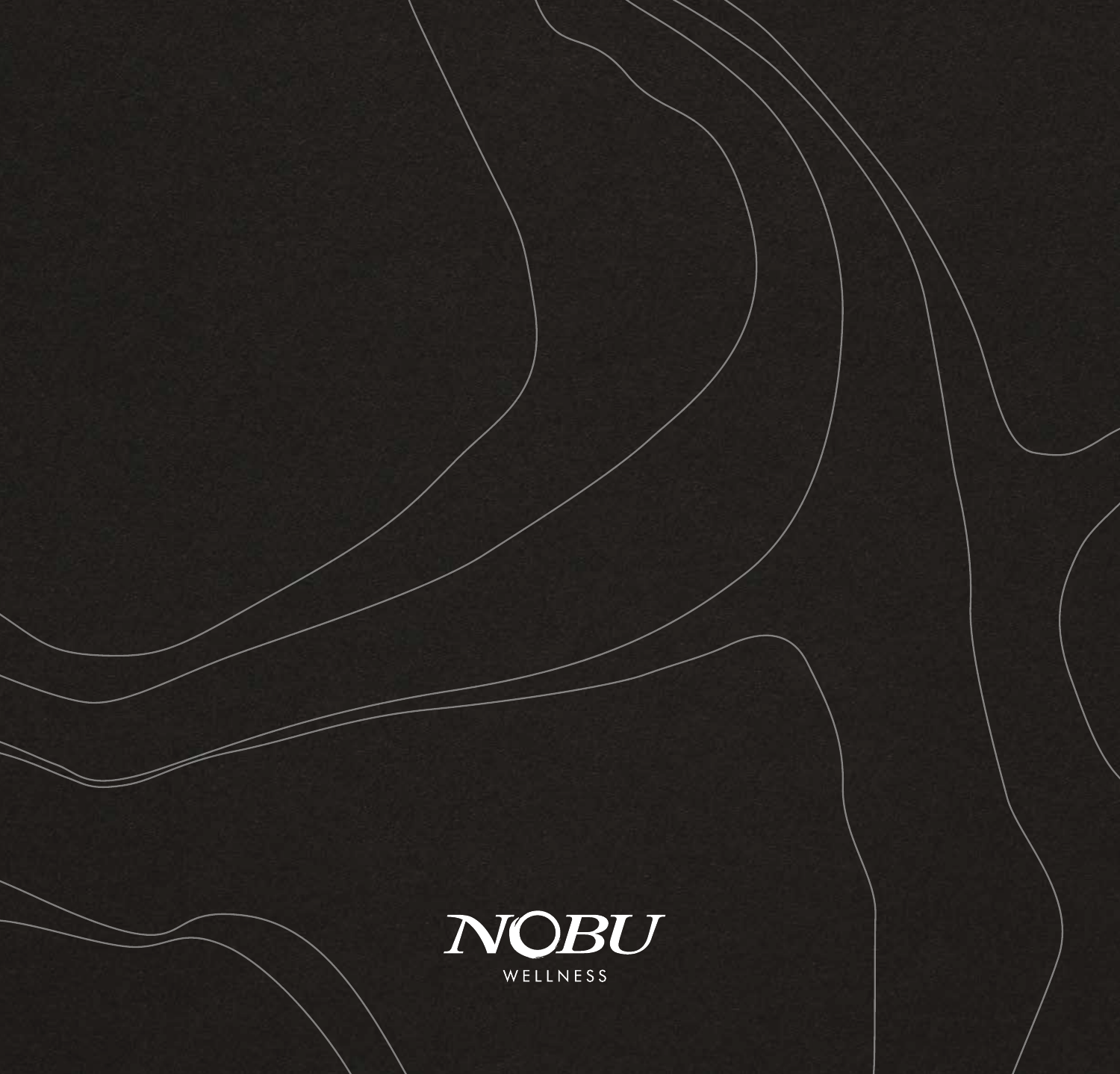# **NOBU ZEN**

*Our signature Nobu massage uses techniques from across the world and is tailored to each guest. No two bodies are alike and no one treatment will fit them all. Our talented therapists utilise a combination of several massage techniques along with your own chosen oil blend in a completely customised treatment. Feel stress and tension melt away.* 

Weekdays: 75 min £165 | 105 min £235 Weekends: 75 min £185 | 105 min £255

## **NOBU NAGOMI RITUAL**

*This ritual takes you on a journey to stimulate the senses. Beginning with a body exfoliation with our coconut shell cream body scrub the treatment follows with an Asian-inspired bespoke massage, combined with warm handmade coconut poultices. Finish with a soothing mini facial massage to release stress and rejuvenate the skin. Muscles are soothed, joint mobility is increased, and your mind is left feeling grounded.*

Weekdays: 105 min £255 Weekends: 105 min £275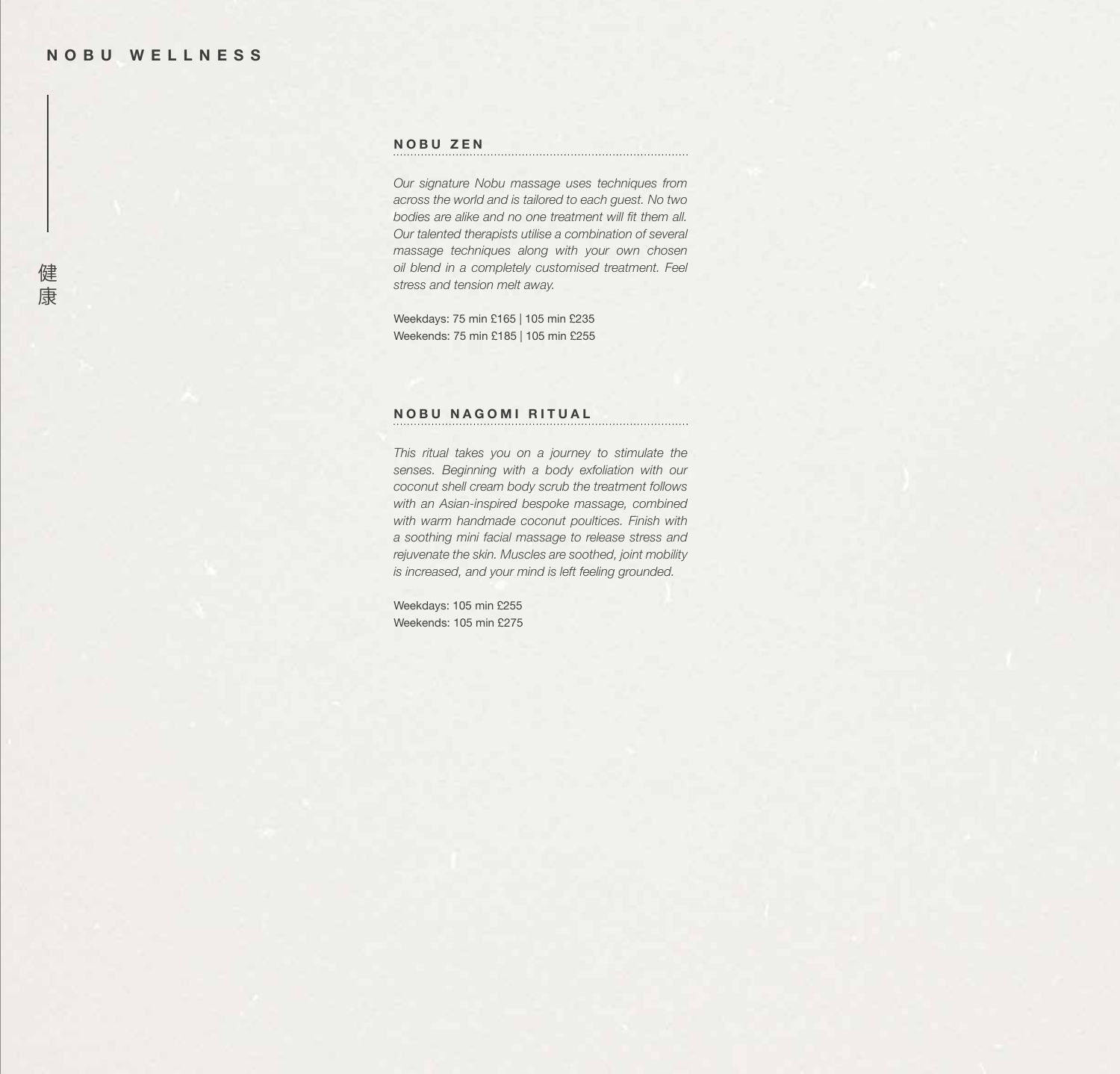*In a world of constant stimulation, daily demands and digital overload, Mauli Rituals offer refined Ayurvedic treatments and transformative products of exceptional purity, designed to alleviate the stresses of modern-day living. Created for individuals who respect the power of nature and appreciate true quality, Mauli is an invitation to experience physical rejuvenation and emotional release.*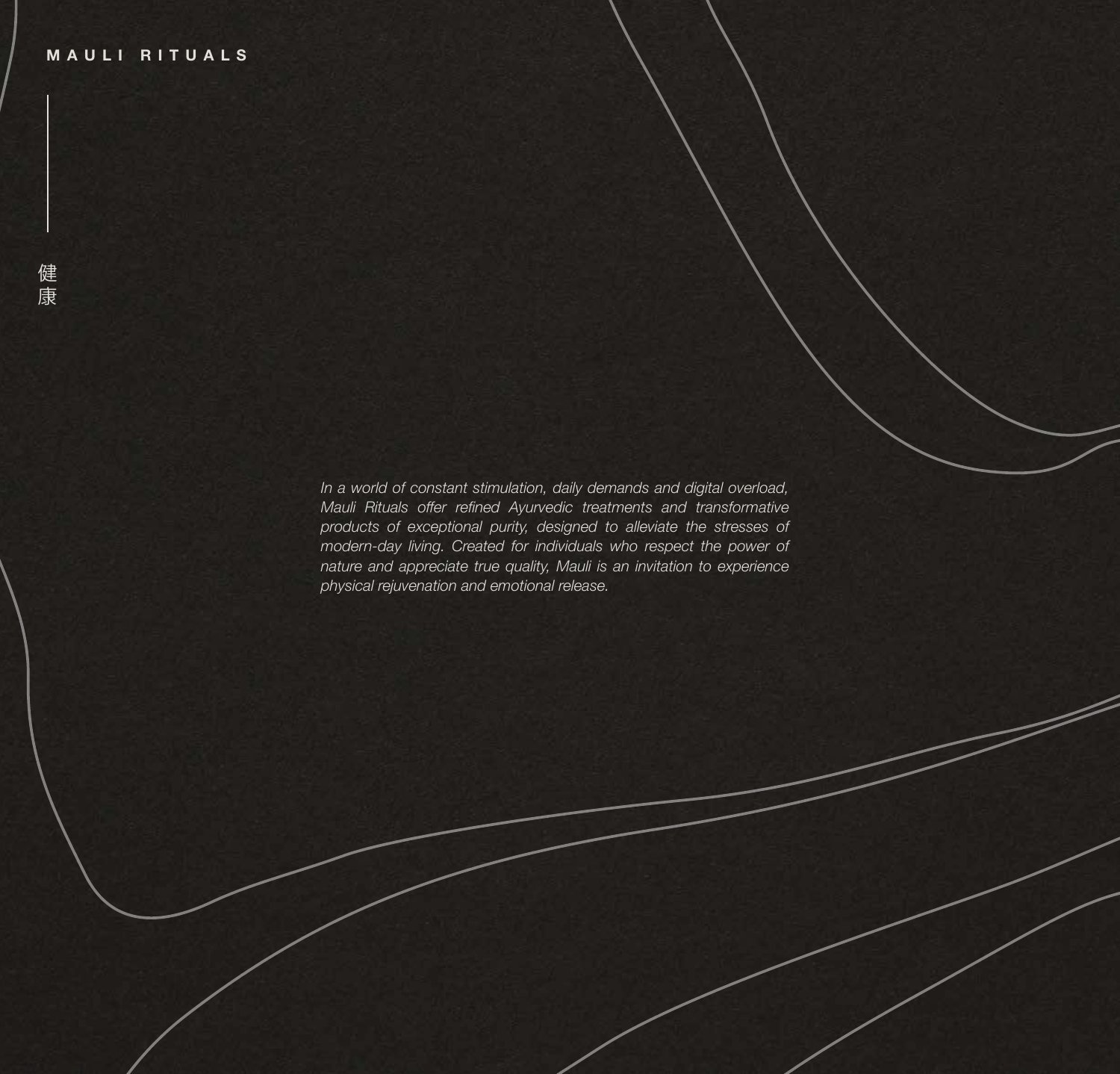## **LIGHT TOUCH SPA OPTION -TENSION RELEASE DOME RITUAL**

*In light of the recent pandemic we appreciate that some guests may feel more at ease with a lighter touch. We can adapt many of our treatments, be it to soothe muscular aches and pains, calm a restless mind or lift and sculpt the skin, using our Tri-Mineral Tension Release Dome. The instantly effective hand-carved restorative tool offers a 'no skinto-skin touch' solution.*

## **PORTMAN SIGNATURE FUSION**

*Created by Mauli Rituals exclusively for Nobu guests, this signature top-to-toe layering treatment combines a transformative fusion of ancient Ayurvedic and different massage techniques, designed to work at the bodies subtlest layers to illuminate both the physical and emotional. The treatment begins with a warm and nourishing Ayurvedic oil-pouring ritual, along with hot stone therapy, acupressure and bamboo rolling massage. Finishing with a glow-inducing facial and soothing scalp massage expect to release muscle tension, toxins and emotional blocks, and invite in a feeling of lightness, openness and ease.*

Weekdays 90 min £255 Weekends 90 min £275

#### **' S A V A S A N A ' H E R B A L POTLI MASSAGE**

#### *Calming*

*Savasana: leaving behind all that went before to reach a point of total relaxation and bliss.* 

*This warming full-body massage unknots sore ligaments and calms the mind to help physical and emotional concerns drift away. Ideal for those who need a restorative, grounding, yet healing treatment, herbal poultices are rhythmically massaged in slow strokes to break down blocked tissues, soothe the central nervous system and rejuvenate circulation to promote a deep, harmonious dream-like state.* 

Weekdays: 90 min £235 Weekends: 90 min £255 Add on 30 min £60

## **' S H A K T I ' D E C O M P R E S S DEEP TISSUE MASSAGE**

#### *Releasing*

*Shakti: a state of being mentally, spiritually and physically strong.* 

*At once strengthening and restorative, this full-body deep-tissue massage with hot stones, assisted breathwork and your own personalised massage oil blend combines to release body tension and relax an over-active mind.*

Weekdays: 60 min £165 | 90 min £235 Weekends: 60 min £185 | 90 min £255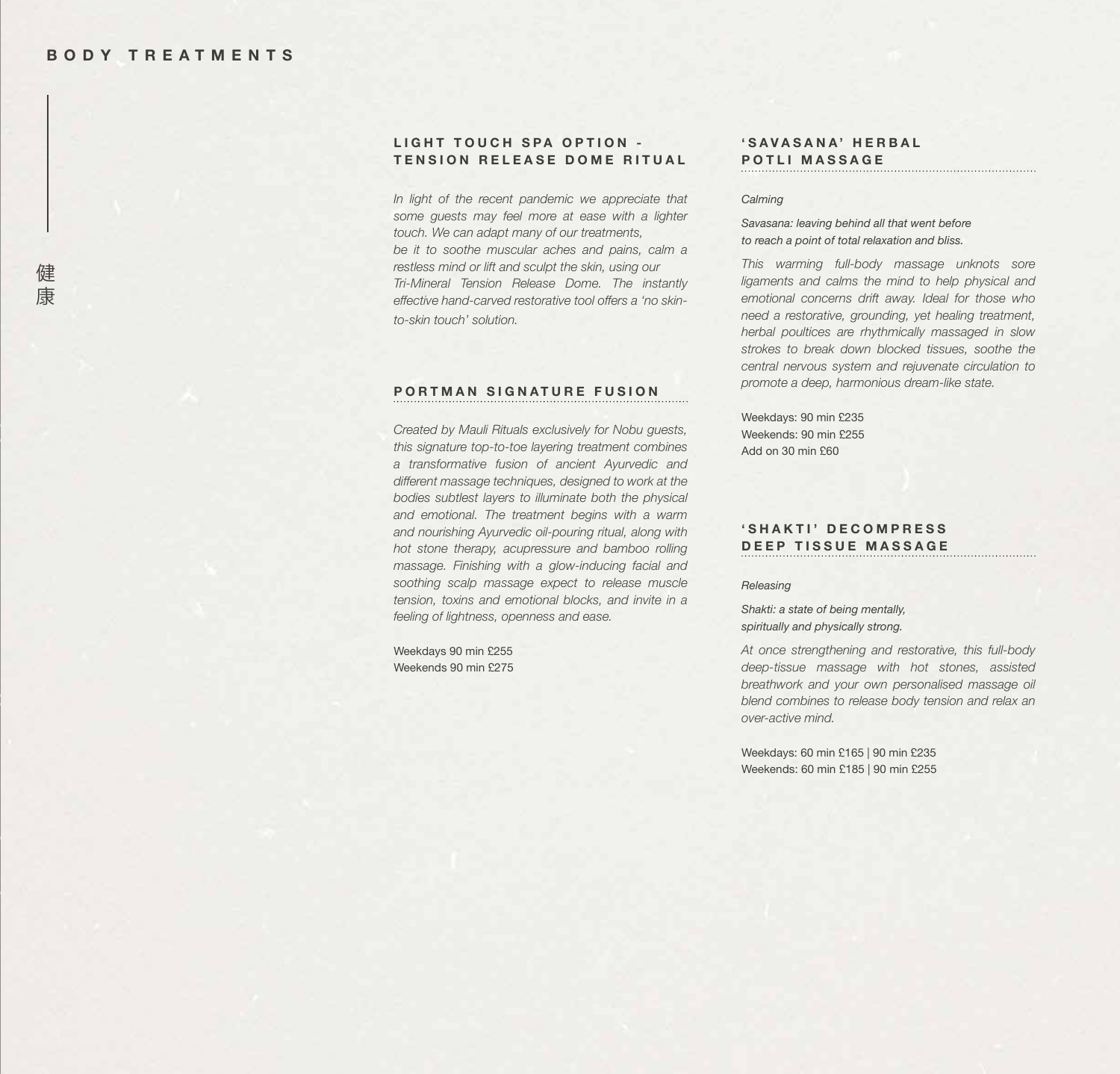健 康 **T H E ' M A H A R A N I ' F U L L - B O D Y WRAP & SCRUB TREATMENT** 

*Detox, Tone & Glow* 

*Maharani: the supreme princess*

*The detoxification process begins with dry body brushing to stimulate the lymphatic system before moving to a full-body herbal scrub with tri-herbal triphala to target cellulite reduction, while also exfoliating and toning skin. The body is then wrapped in a heated cocoon, while the skin is polished and the scalp is treated to a soothing massage. Further attention is given to the back and abdomen with the inclusion of yogic twists to gently flush out trapped toxins from the colon. The treatment ends with a marma (acupressure) face massage to bring vitality to the skin, body and mind.* 

Weekdays: 165 min £330 Weekends: 165 min £350

## **R E S T L E S S T R A V E L L E R A C U P R E S S U R E R I T U A L**

#### *Energise & Elevate Fluid Retention*

*We begin with dry leg brushing to activate lymphatic drainage and reduce puffiness, followed by a long and luxurious foot ritual with marma (acupressure) massage to release organ, muscle and tissue blockages, before gently moving to an Indian head massage and antipollution face massage to cleanse, nourish and calm.* 

. . . . . . . . . . . . . . . .

Weekdays: 90 min £215 Weekends: 90 min £235 Add on 30 min £60

### **D E C O M P R E S S B A C K M A S S A G E**

*Bring immediate relief to areas of pain and tension with a bespoke sequence of highly targeted pressing, stretching and enfolding healing techniques performed on trigger points on the back, neck and shoulders – all with the benefit of pre-selected, personalised 'dosha' specific therapeutic oils.*

30 min £75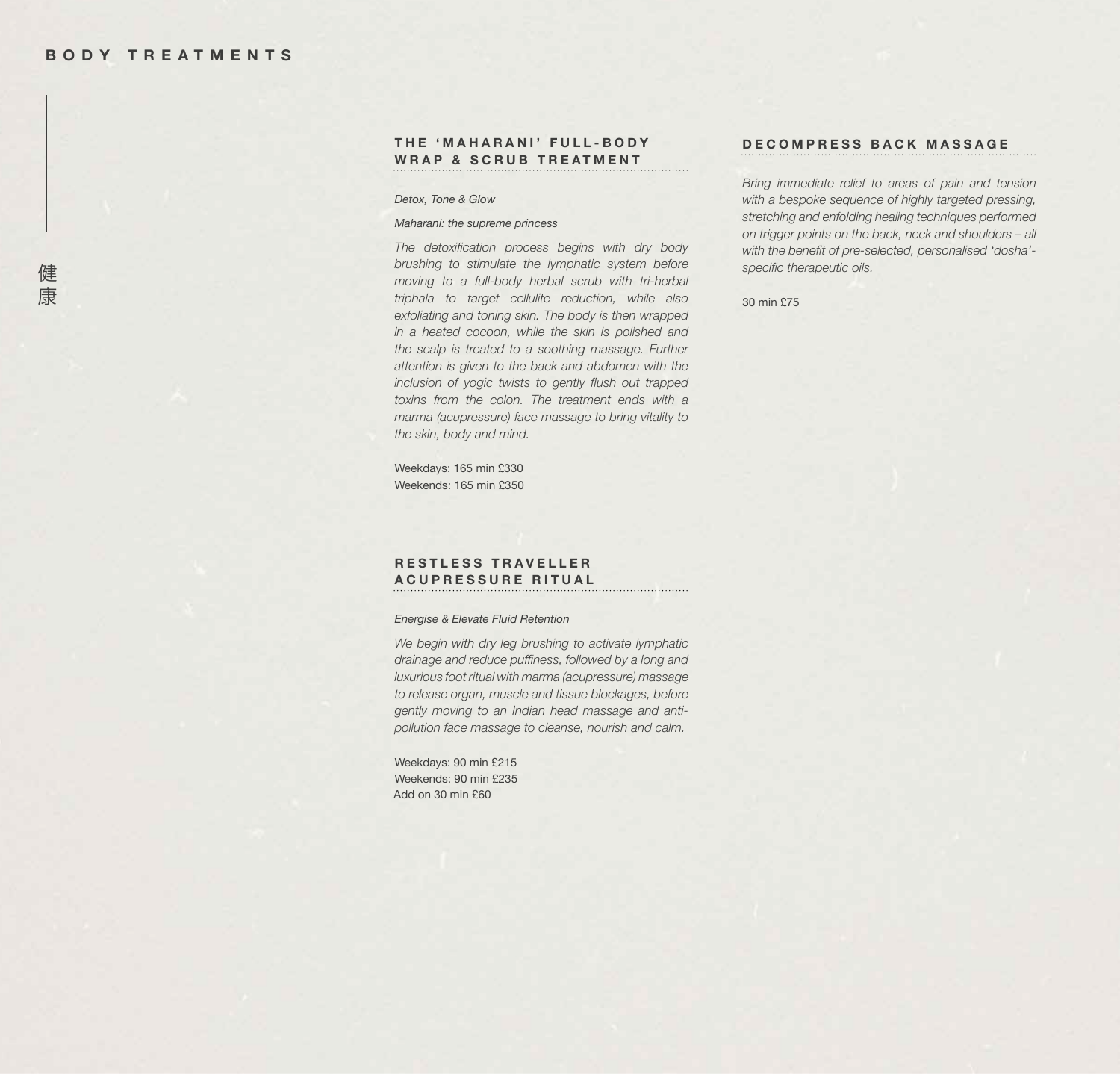#### 'DEVI' SUPREME SKIN **R A D I A N C E R I T U A L**

*Age-defying* 

*Devi: a divine goddess* 

*The Devi Goddess ritual combines the transformative benefits of Mauli's tri-mineral face-lift method and marma point (acupressure) massage therapy to stimulate collagen production, strengthen elasticity and encourage smooth, petal-soft skin. A restorative Indian head, shoulder and neck massage follow, to melt away facial, neck and jaw tension. Expect lifting and sculpting effects, natural collagen production increasing skin elasticity and vital glow.* 

Weekdays: 60 min £185 Weekends: 60 min £205

### **RADIANCE EXPRESS FACIAL**

#### *Rejuvenating*

*Experience all the transformative benefits of awardwinning, active-rich botanicals and glow-inducing techniques in a concentrated treatment that brings immediate results. The treatment includes a deep cleanse and exfoliation, followed by a marma point (acupressure) facial to unblock areas of tension and rejuvenate the skin. An ideal shorter facial to give a deep cleanse and an instant fresh-faced look.* 

30 min £80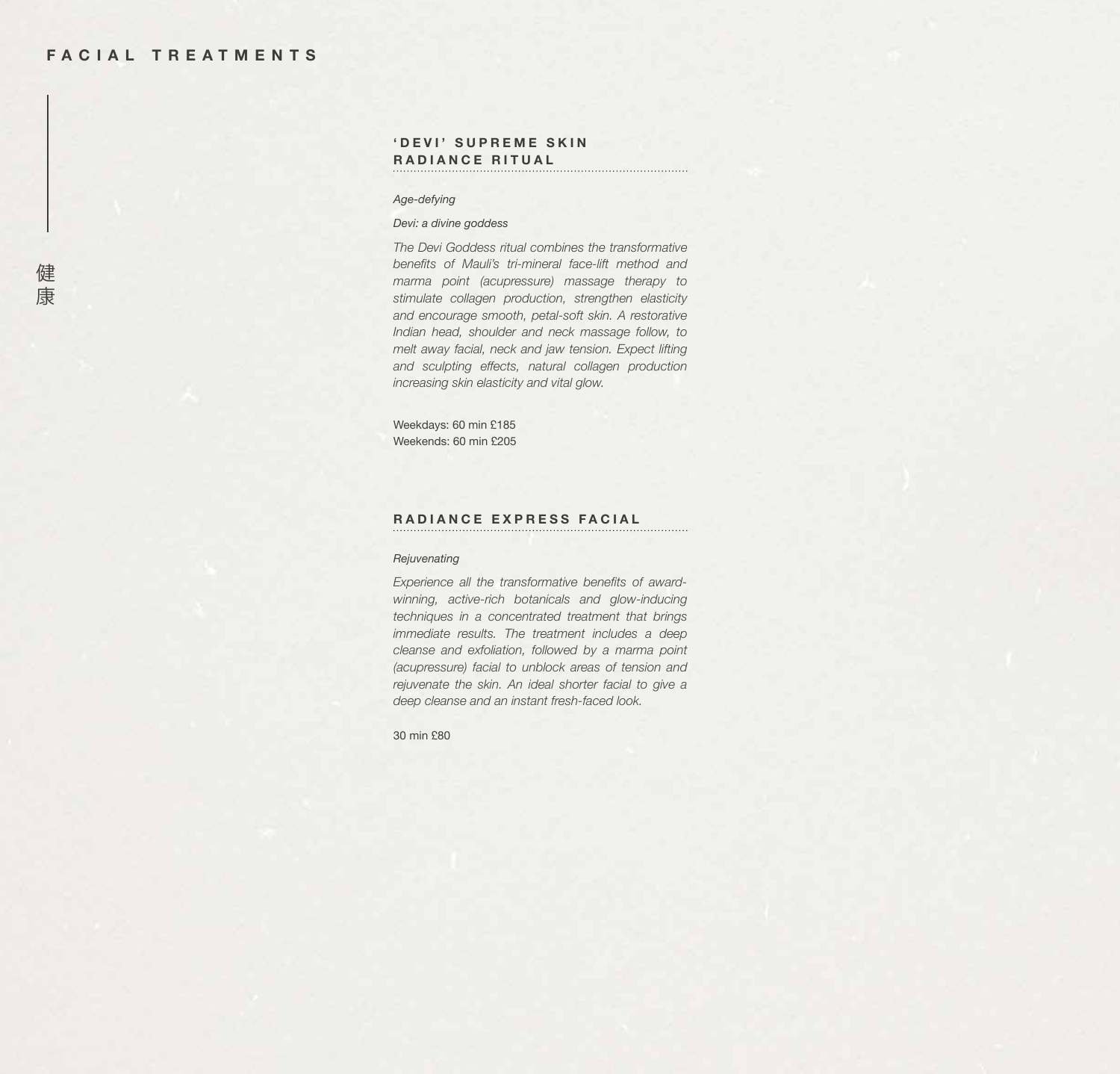*The finest in British skincare, Gentlemen's Tonic provides the perfect antidote to the stresses and strains of modern life, providing treatments and products created with men's skin in mind that revive, invigorate and promote wellbeing.*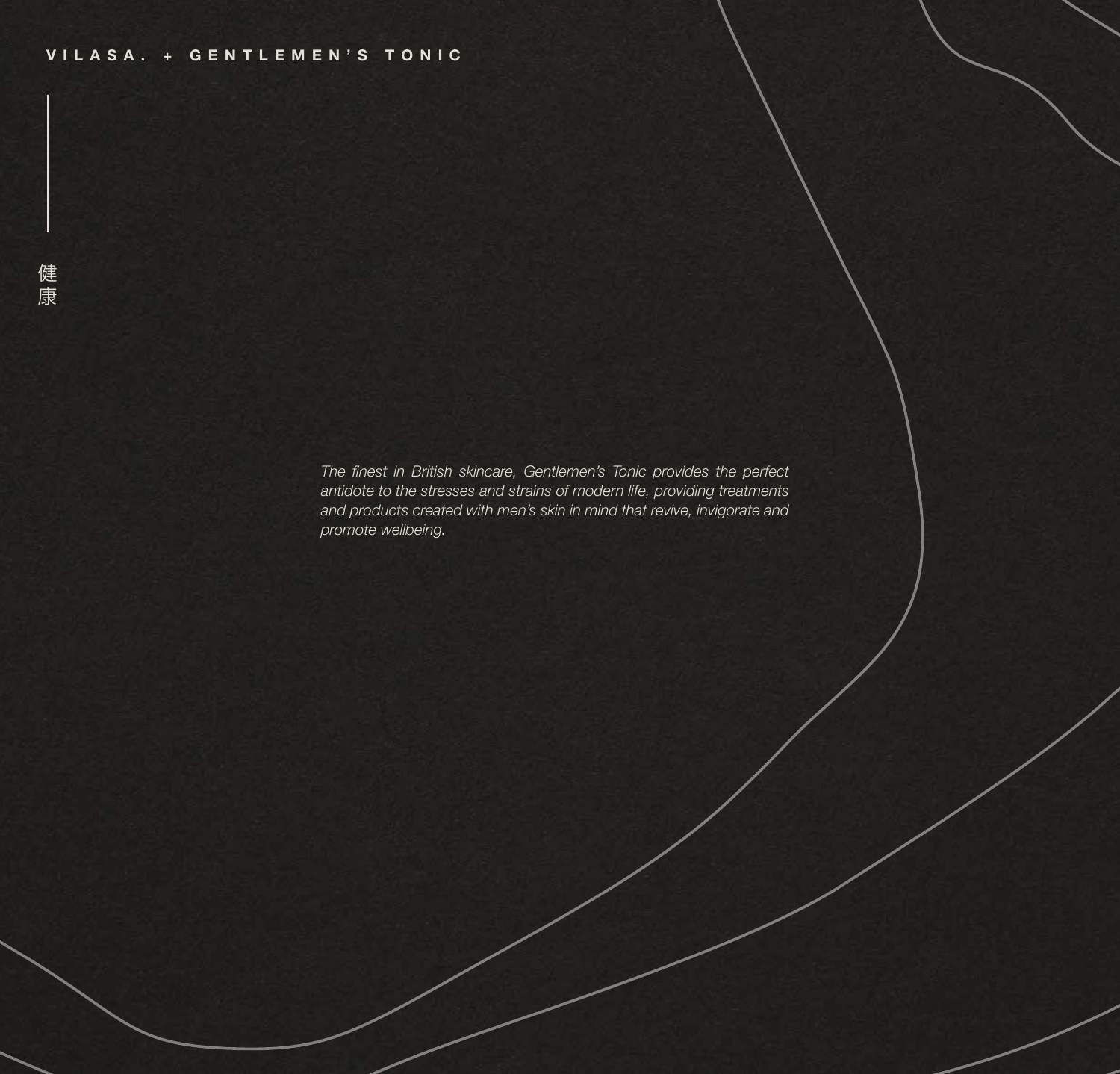### **T H E G E N T L E M E N ' S TONIC FACIAL**

*A deep cleansing facial to balance the skin's natural oils, soothe irritation and prevent ingrown hairs. A blend of serums enriched with nourishing antioxidants and vitamins will plump out fine lines. Ease away tense muscles in the face, neck and shoulders with a relaxing massage. The treatment concludes with a mask to suit the individual's skin and a finishing boost of hydration. The perfect tonic for all skin needs.*

Weekdays: 60 min £155 Weekends: 60 min £165

# **THE GENTLEMEN'S T O N I C M A S S A G E**

*For those seeking the ultimate massage experience, these bespoke Gentlemen's Tonic massages each offer a unique element to ensure total balance for mind and body.*

# *Destress*

*To include a back cleanse and exfoliation.*

## *Restore Balance Grounding foot massage.*

*Focus The Mind Scalp massage to aid mental clarity. Perfect following travel.*

Weekdays: 90 min £165 Weekends: 90 min £185

## **THE ULTIMATE TONIC**

*Take time to focus on your wellbeing. Babassu and Bergamot is combined with slow rhythmic massage to unravel tension and relieve stress in the muscles. The experience concludes with a scalp massage and purifying facial to address the needs of men's skin for the ultimate tonic for mind and body.*

Weekdays: 90 min £165 Weekends: 90 min £185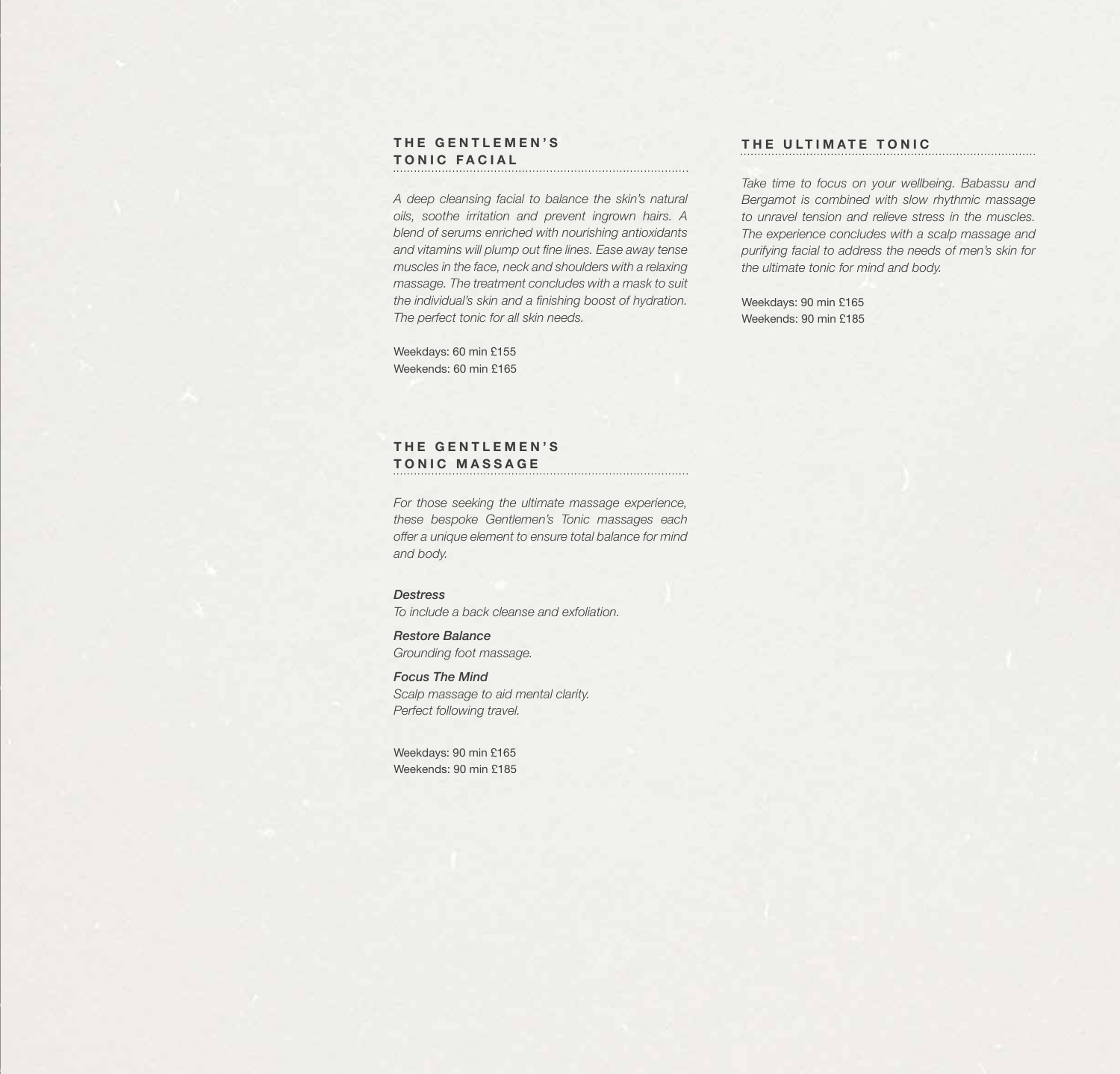*Essential beauty services are available upon request. Services include pedicures, medicures, waxing and tinting. By appointment only and subject to availability. Prices dependent on treatment chosen.*